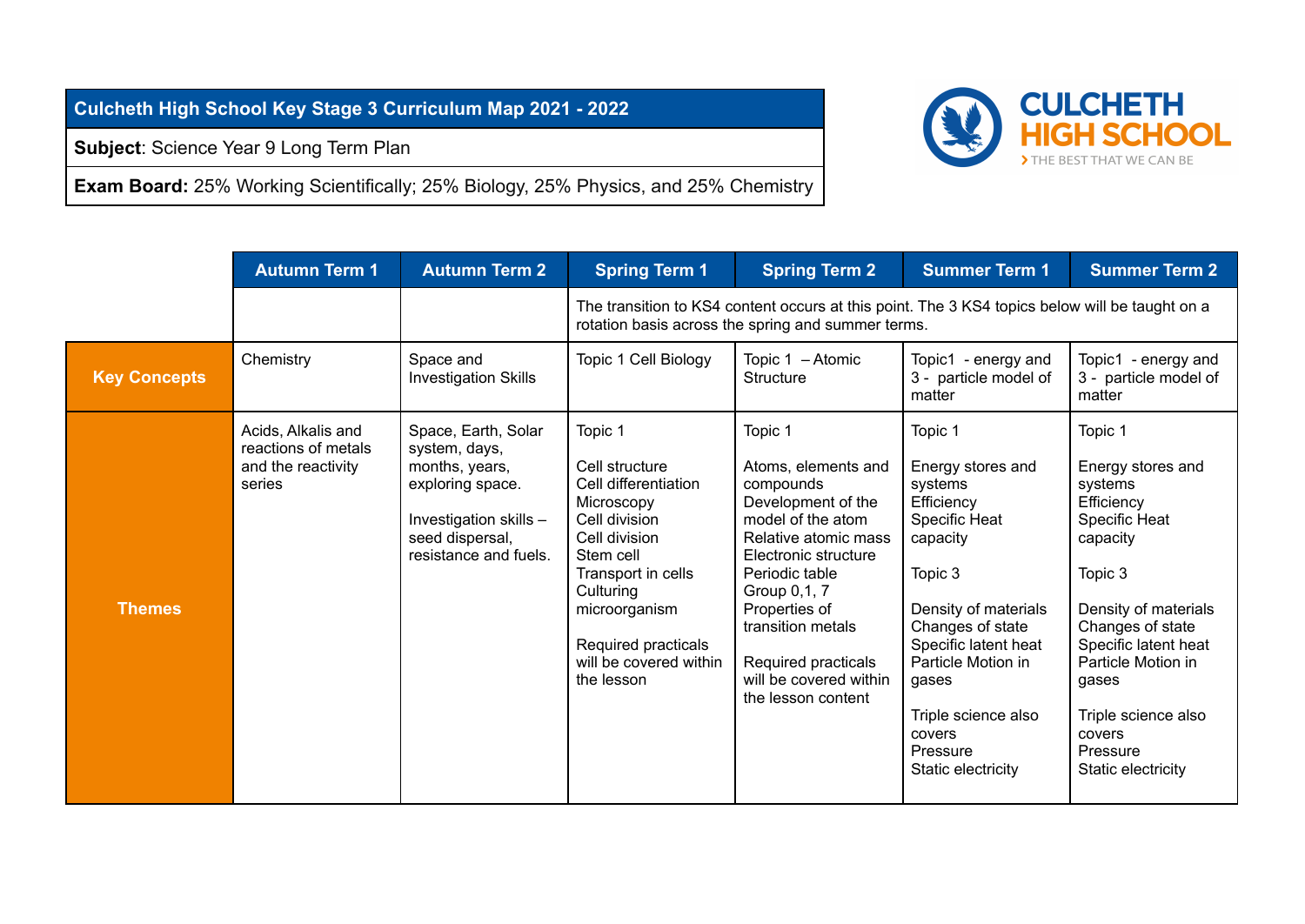|                                                                                                                          |                                                                                                                                                                                                                                                                                                                                                                                                                                                                                                                                                                                                                                                                                                                                                                                                                                                                                                                                                                                                                                                                                                                                                                                                                                                                                                                                                                                                                                                                                                                                                                                                                                  |                                                                                                                                       |                                                                                                                     |                                                                                                                                                                                                                                                                                                                                                                                                                                                                                                                                                                                                                                                                                                   | Required practicals<br>will be covered within<br>the lesson content | Required practicals<br>will be covered within<br>the lesson content |
|--------------------------------------------------------------------------------------------------------------------------|----------------------------------------------------------------------------------------------------------------------------------------------------------------------------------------------------------------------------------------------------------------------------------------------------------------------------------------------------------------------------------------------------------------------------------------------------------------------------------------------------------------------------------------------------------------------------------------------------------------------------------------------------------------------------------------------------------------------------------------------------------------------------------------------------------------------------------------------------------------------------------------------------------------------------------------------------------------------------------------------------------------------------------------------------------------------------------------------------------------------------------------------------------------------------------------------------------------------------------------------------------------------------------------------------------------------------------------------------------------------------------------------------------------------------------------------------------------------------------------------------------------------------------------------------------------------------------------------------------------------------------|---------------------------------------------------------------------------------------------------------------------------------------|---------------------------------------------------------------------------------------------------------------------|---------------------------------------------------------------------------------------------------------------------------------------------------------------------------------------------------------------------------------------------------------------------------------------------------------------------------------------------------------------------------------------------------------------------------------------------------------------------------------------------------------------------------------------------------------------------------------------------------------------------------------------------------------------------------------------------------|---------------------------------------------------------------------|---------------------------------------------------------------------|
| <b>Writing whole</b><br>school literacy<br>focus                                                                         | Scientific writing:<br>Writing a plan, presenting findings, drawing a conclusion and evaluating a method<br>$\bullet$<br>Spelling and using scientific vocabulary in the correct context<br>Understanding the different Prefixes and Suffixes of scientific vocabulary<br>Use of capital letters and full stops<br>This is broken down in the following way:<br>Experimental skills and investigations<br>ask questions and develop a line of enquiry based on observations of the real world, alongside prior knowledge and experience<br>$\bullet$<br>make predictions using scientific knowledge and understanding<br>make and record observations and measurements using a range of methods for different investigations; and evaluate the reliability of<br>$\bullet$<br>methods and suggest possible improvements<br>Analysis and evaluation<br>apply mathematical concepts and calculate results<br>$\bullet$<br>present observations and data using appropriate methods, including tables and graphs<br>interpret observations and data, including identifying patterns and using observations, measurements and data to draw conclusions<br>$\bullet$<br>present reasoned explanations, including explaining data in relation to predictions and hypotheses<br>evaluate data, showing awareness of potential sources of random and systematic error<br>identify further questions arising from their results<br>$\bullet$<br>Measurement<br>understand and use SI units and IUPAC (International Union of Pure and Applied Chemistry) chemical nomenclature<br>$\bullet$<br>Use simple equations to represent reactions |                                                                                                                                       |                                                                                                                     |                                                                                                                                                                                                                                                                                                                                                                                                                                                                                                                                                                                                                                                                                                   |                                                                     |                                                                     |
| Spiritual, Moral,<br><b>Social and</b><br><b>Cultural theme</b><br>(SMSC)<br><b>Fundamental</b><br><b>British Values</b> | Social and cultural -<br>how scientific ideas<br>and evidence have<br>changed people's<br>beliefs over time are<br>discussed.                                                                                                                                                                                                                                                                                                                                                                                                                                                                                                                                                                                                                                                                                                                                                                                                                                                                                                                                                                                                                                                                                                                                                                                                                                                                                                                                                                                                                                                                                                    | Spiritual - pupils will<br>explore space and<br>reflect on the extent<br>and nature of the<br>universe and its<br>relationship to it. | $\bullet$<br>cells.<br>$\bullet$<br>$\bullet$<br>$\bullet$<br>$\bullet$<br>resources to stop the spread.<br>the UK. | In Biology in Year 9 we deal with SMSC and British values in the following areas:<br>Stem cells – Moral and social arguments for and against the use of Embryonic Stem<br>Impact of Non-communicable diseases - Diabetes, Heart disease and Cancer.<br>Developing new drugs - The need for animal testing in preclinical drug trials.<br>Monoclonal Antibodies - The use of Mice in the production of Monoclonal Antibodies.<br>Spread of Malaria - Understanding of low Socio-economic areas have fewer<br>The publication by a doctor that the MMR vaccine is linked to autism without rigorous<br>scientific testing and the implications of this on the health of a generation of children in |                                                                     |                                                                     |